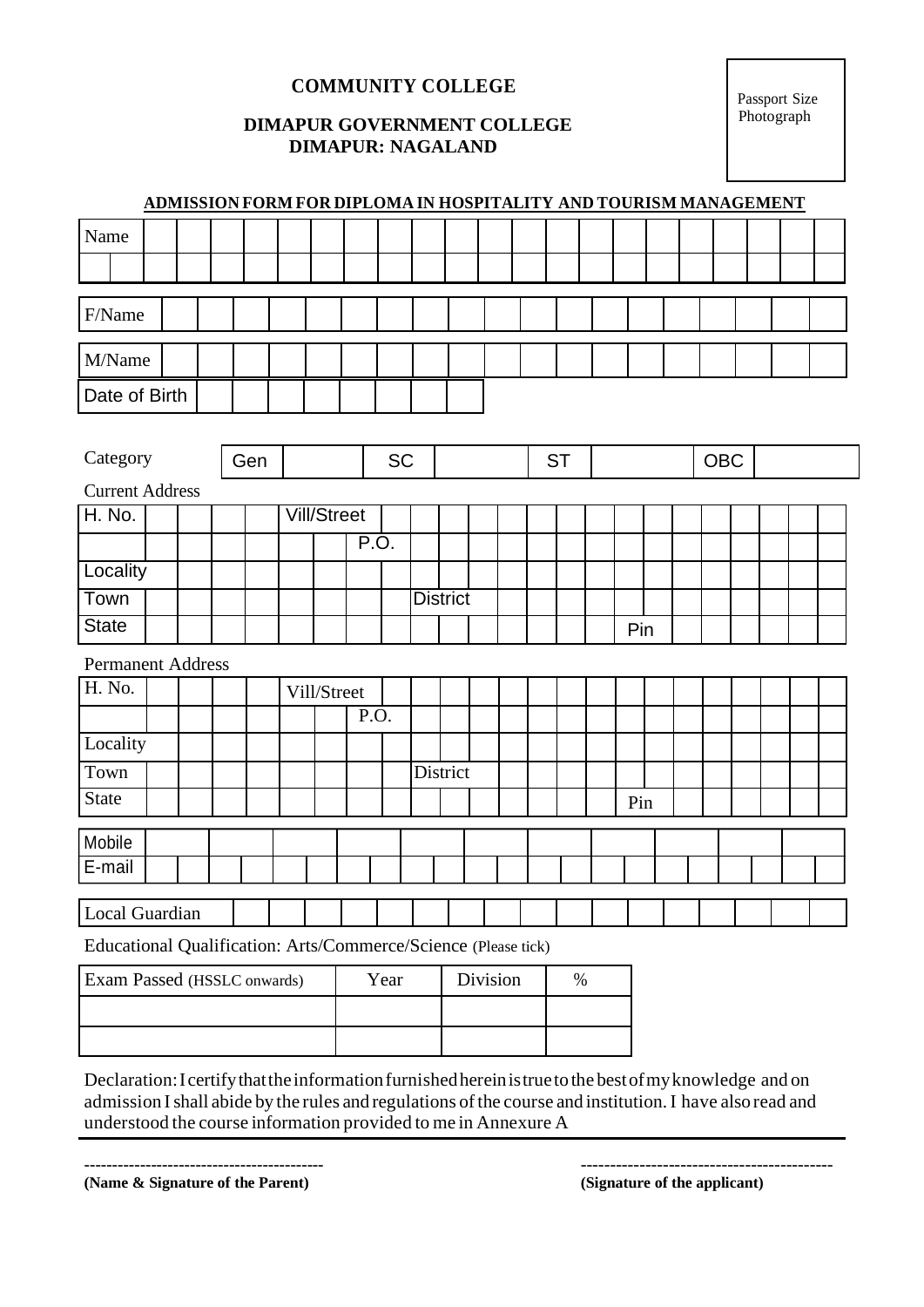## **COMMUNITY COLLEGE DIMAPUR GOVERNMENT COLLEGE DIMAPUR: NAGALAND**

#### Course Information **COURSE: DIPLOMA IN TOURISM AND HOSPITALITY MANAGEMENT**

The Course is a one year Diploma programme and is approved by University Grants Commission, New Delhi as a vocational course to be offered by Dimapur Government College. The course works involves class room teaching and practical training. There are 08 papers in the course and will be covered in two semesters of 06 months duration each.

**Eligibility:**Candidateswhopassedclass12inanystreamfromarecognizedboardcanapply for the course.

**Admission:** The seat capacity is 50 and admission will be on first come first basis.

**Fees:** The total fee for the course structure is Rs. 2500/- per semester.

**ClassTiming:** Daily classeswillbe scheduled between **12:45to3:45P.M.**(Monday to Friday).

**Assessment:** Please refer to College Prospectus

**Rules and Regulations:** Students admitted under the Community College Programme will have to follow all the rules and regulations of the institution and as required by the course. They can use College facilities such as Library, Computer Lab etc. However, damages caused if any will be recovered from the concerned student. A separate course/class routine will be notified. Students admitted under Community College course will not be eligible for membership in Dimapur Government College Students Council (DGCSC) nor can they claim for scholarship as available to Under Graduate Students of the College.

AstudentonsubmittingthecompletedapplicationformforadmissiontotheProgrammewillbe deemed tohavereadthecourseinformationandhascommittedtofollowtheguidelines,rules and regulations as applicable.